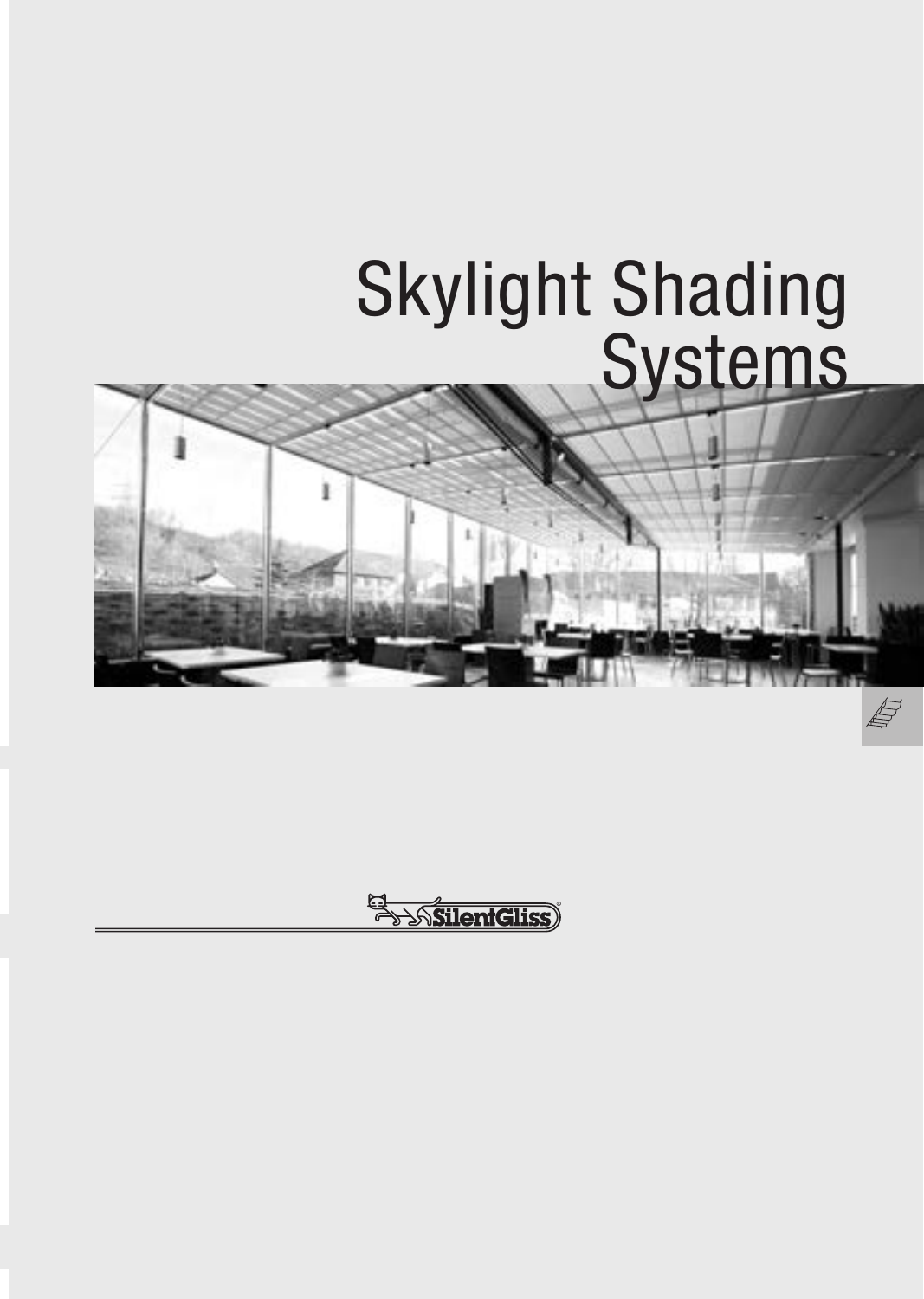# Motorised Wintergarden System

# Silent Gliss® 2195



## **Product Information**

- Electrically operated system for domestic or contract use
- Pleasing Roman blind effect with Silent Gliss technical or decorative fabrics or customers' own material
- Blinds can be single, double or triple operation from one motor to correspond to window bays
- Horizontal, sloping, bent and arched applications
- Can be operated via fixed switch or radio remote control
- Side guide profile standard colours: silver, white, bronze, gold and black
- Can be operated by fixed switch or combined with Radio Remote Control System Silent Gliss 9940/0450

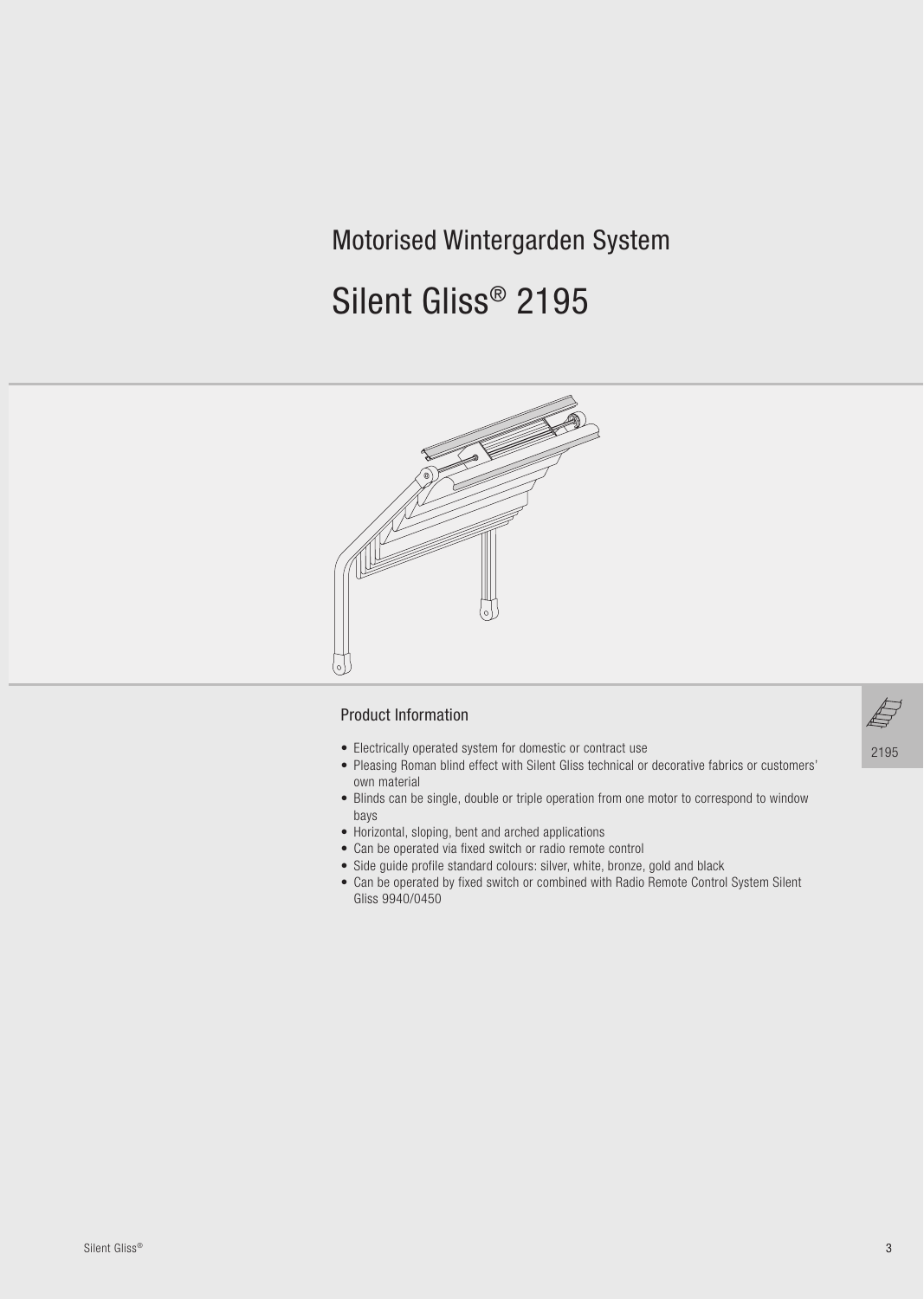## Profile, Bending and Specification Information

#### Side Guide Profile



Specification Information - download from www.silentgliss.co.uk (password required).

2195 electrically operated Wintergarden system ready assembled with motor enclosed headbox 2151 complete with drive shafts, side guide channels and cross rods for blinds. Side guide channels to be fixed at 80-100cm centres and headbox to be fixed with 3004 clamps. ......... off.........wide x .......... drop (girth) guide channels, side channels each bent .........times with cross rods at ...........cm intervals.

## **System Dimensions**



3m (single)

6m (double)

6m (triple)





6m (all systems)



25kg (all systems)



Profile 2151 for motor cover



## Maximum size and weight chart

|  | 2195              |                                                                                                                                                                                          | kg <sub>max</sub> | A              | $\sf B$ | 2195                      |                                             | $kg_{max}$ | $\mathsf{A}$   | B              |
|--|-------------------|------------------------------------------------------------------------------------------------------------------------------------------------------------------------------------------|-------------------|----------------|---------|---------------------------|---------------------------------------------|------------|----------------|----------------|
|  |                   | $[] \centering \includegraphics[width=0.47\textwidth]{images/TrDiM-Architecture.png} \caption{The 3D (top) and 4D (bottom) are shown in the left and right.} \label{TrDiM-Architecture}$ | 18                | 3 <sub>m</sub> | 6 m     | PA<br>R                   | $\hfill\Box$                                | 18         | 3 <sub>m</sub> | 6 m            |
|  | B                 | ℿ                                                                                                                                                                                        | 18                | 6 m            | 6 m     |                           | $\mathbb I$                                 | 18         | 6 m            | 6 m            |
|  |                   | $\Box$                                                                                                                                                                                   | 18                | 6 m            | 5m      |                           | $\Box$                                      | 18         | 6 <sub>m</sub> | 6 m            |
|  |                   | $\Box$                                                                                                                                                                                   | 25                | 3 <sub>m</sub> | 6 m     | B<<br>B<<br>$A_{\bullet}$ | $\begin{array}{c} \square \end{array}$      | 18         | 3 <sub>m</sub> | 6 m            |
|  | $\Delta$ max. 45° | $\Box$                                                                                                                                                                                   | 25                | 6 m            | 6 m     |                           | $\Box$                                      | 18         | 6 <sub>m</sub> | 5 <sub>m</sub> |
|  |                   | $\Box$                                                                                                                                                                                   | 25                | 6 m            | 6 m     |                           | <b>OOO</b>                                  | 18         | 6 m            | 5m             |
|  |                   | $[] \centering \includegraphics[width=0.47\textwidth]{images/TrDiM-Architecture.png} \caption{The 3D (top) and 4D (bottom) are shown in the left and right.} \label{TrDiM-Architecture}$ | 25                | 3 <sub>m</sub> | 6 m     | B<<br>R                   | $\begin{bmatrix} \phantom{-} \end{bmatrix}$ | 10         | 3 <sub>m</sub> | 4 m            |
|  |                   | $\hfill\blacksquare$                                                                                                                                                                     | 25                | 6m             | 6 m     |                           | $\mathbb I$                                 | 10         | 6 m            | 4 m            |
|  |                   | $\Box$                                                                                                                                                                                   | 25                | 6 m            | 6 m     | A<br>$A_{\bullet}$        | $\Box$                                      | 10         | 6 <sub>m</sub> | 3 <sub>m</sub> |

Sloped versions: max. inclination 45°

The system dimensions depend on the number of connected systems, the application and the total fabric weight (including cross bars: 2579 -0.146kg per m, 2248 - 0.32kg per m). Systems over 2.5m must use 2248 heavy duty cross rod. In double or treble systems where one of the systems is over 2.5m, then all covers must use 2248 cross rod.

When a full arch the system must be centre opening.

 $219!$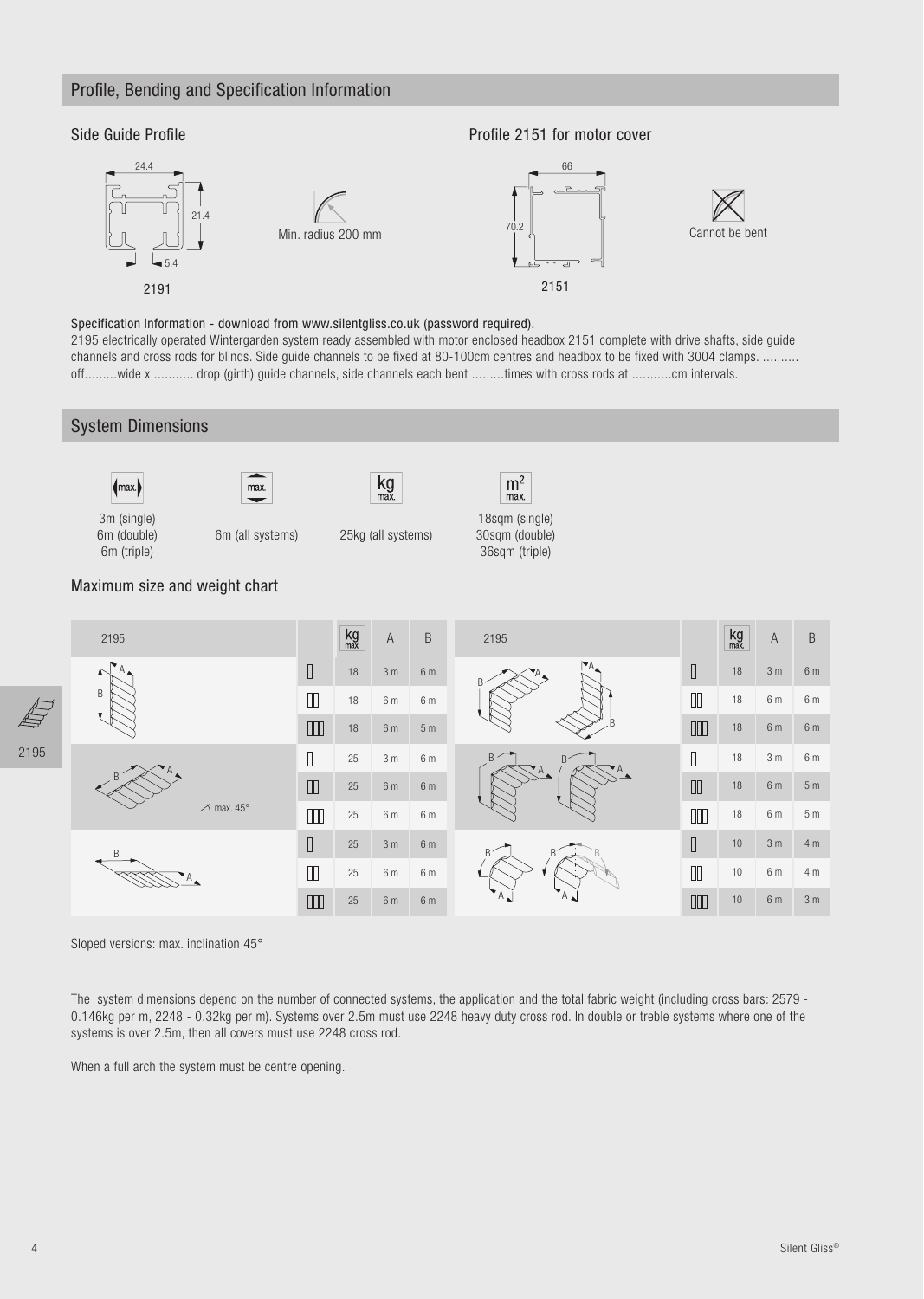# **System Options**

## **Connected systems**



Maximum of three bays can be connected to one system. The maximum system sizes are indicated in the chart under system dimensions.

Please note that the sections can be asymmetrical but a bay can never exceed a total width of 3m.

Motor cassette 2151 and Velcro profile 2116



# **Fitting Information**

**Bracket positioning** 



Please fix the last bracket as close as possible (max. 10cm) to the guide return.

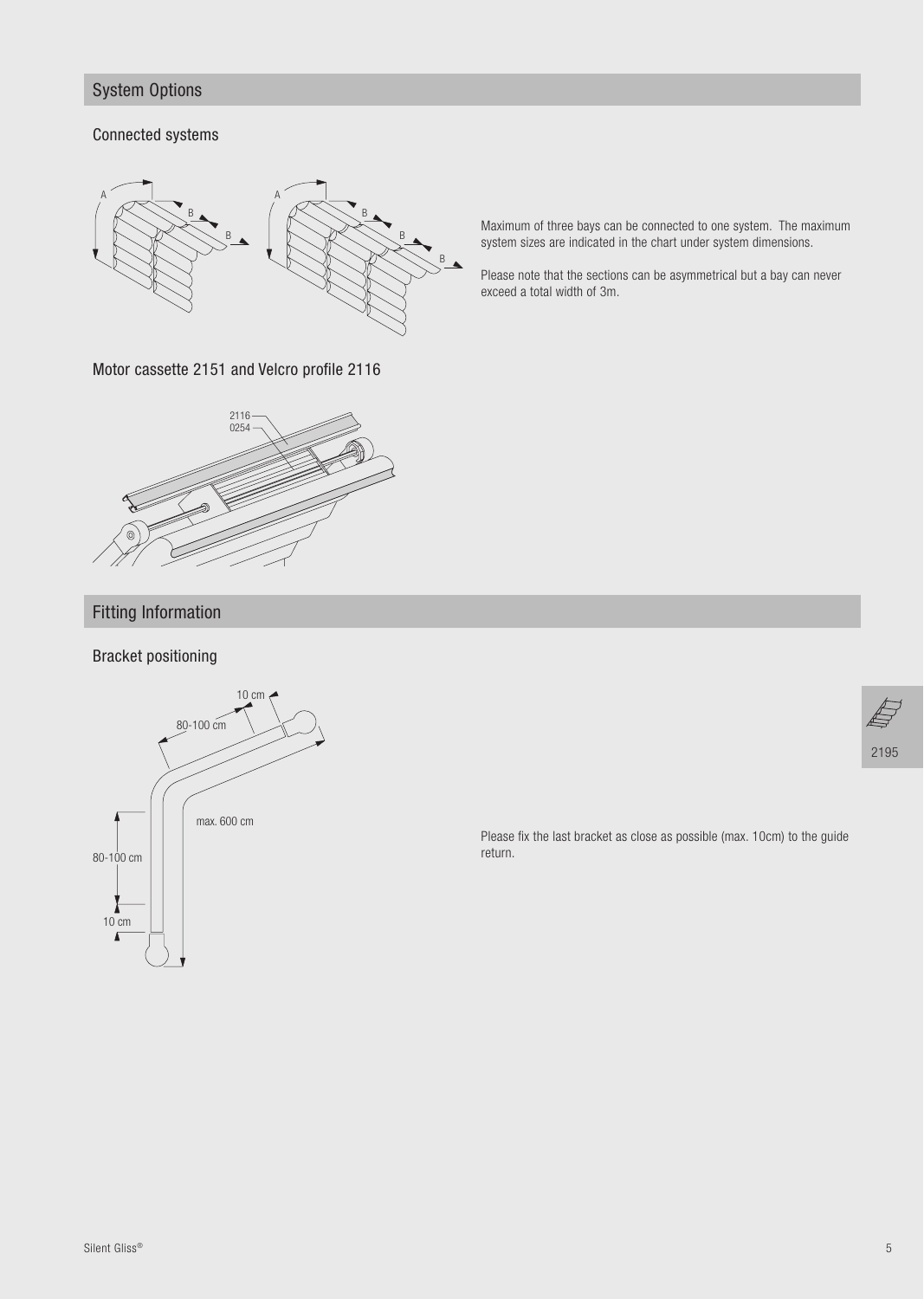## Fixing the end of the fabric



Fixing of fabric to Velcro profile 2116

# **Fitting Options**

Inside reveal fix with clamp 3825







Outside reveal fix with clamp 3065a



2195



Outside reveal fix with clamp 3066a







3065A Bracket - single  $clamp$ 

T-bracket - single clamp

# **Standard Accessories**

| 0766 | In-line connector (complete/no lead) | 2111 |
|------|--------------------------------------|------|
| 2116 | Velcro profile                       | 2145 |
| 2151 | Profile                              | 2156 |

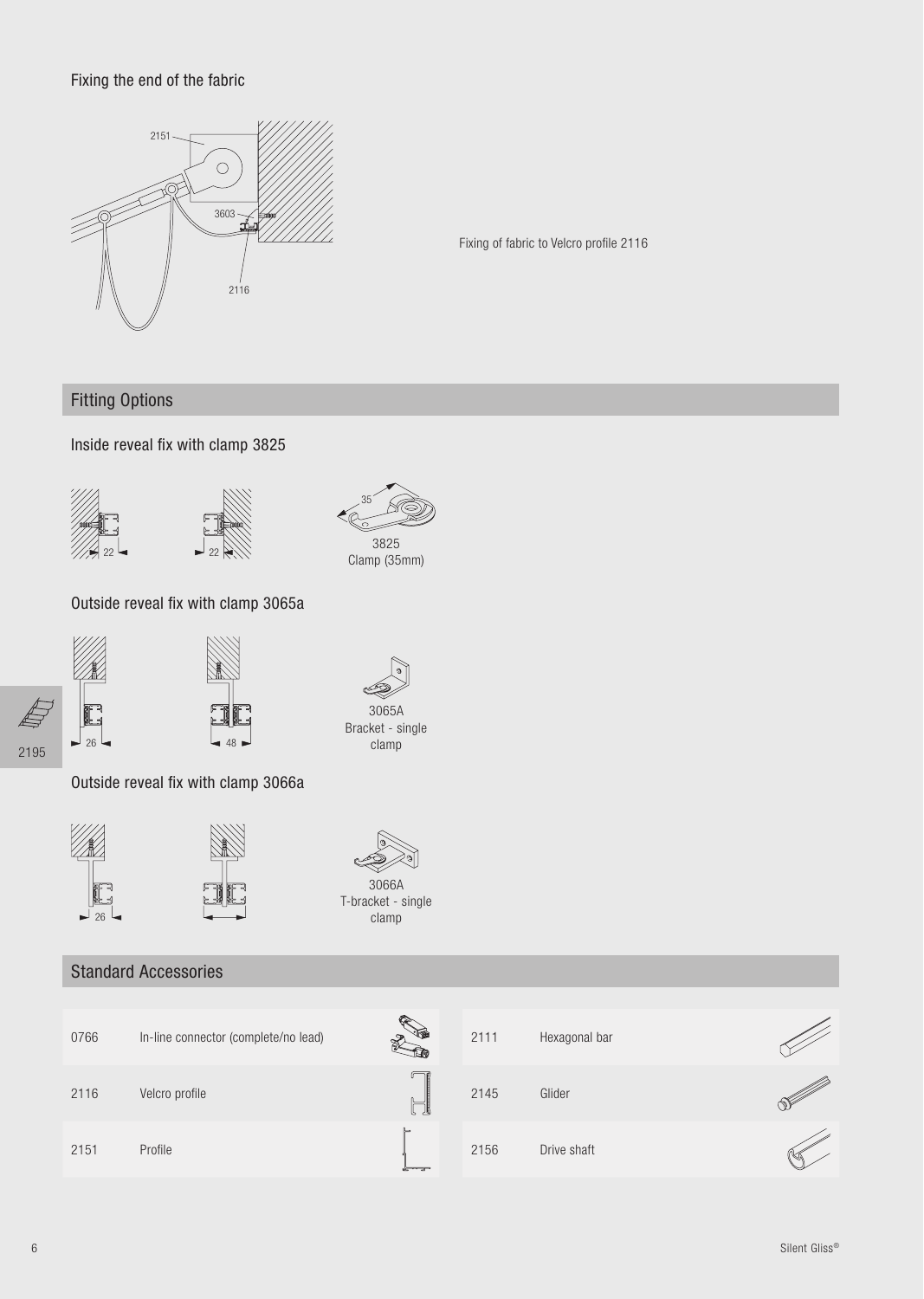| 2160                                                                                                                                                                                                                                                                                                                  | Motor                                |   | 2191  | Profile                           |                    |      |  |  |  |
|-----------------------------------------------------------------------------------------------------------------------------------------------------------------------------------------------------------------------------------------------------------------------------------------------------------------------|--------------------------------------|---|-------|-----------------------------------|--------------------|------|--|--|--|
| 2242                                                                                                                                                                                                                                                                                                                  | Connector                            |   | 2248  | Heavy duty cross rod              |                    |      |  |  |  |
| 2759                                                                                                                                                                                                                                                                                                                  | Crossrod                             |   | 3004  | Clamp                             |                    |      |  |  |  |
| 3603                                                                                                                                                                                                                                                                                                                  | Top fix bracket                      |   | 3825  | Clamp (35mm)                      |                    |      |  |  |  |
| 3065A                                                                                                                                                                                                                                                                                                                 | Bracket - single clamp               |   | 3066A | T-bracket - single clamp          |                    |      |  |  |  |
| 3066B                                                                                                                                                                                                                                                                                                                 | T-bracket - double clamp             |   |       |                                   |                    |      |  |  |  |
|                                                                                                                                                                                                                                                                                                                       | <b>Optional Accessories</b>          |   |       |                                   |                    |      |  |  |  |
| 0578                                                                                                                                                                                                                                                                                                                  | Pattress box                         |   | 0615  | Latching switch inc. pattress box | $\cdot \Box \cdot$ |      |  |  |  |
| 5736                                                                                                                                                                                                                                                                                                                  | Relay socket                         |   | 5741  | Klik plug                         |                    |      |  |  |  |
| 5742                                                                                                                                                                                                                                                                                                                  | Klik socket                          | ů |       |                                   |                    |      |  |  |  |
| <b>Useful Measurements</b>                                                                                                                                                                                                                                                                                            |                                      |   |       |                                   |                    |      |  |  |  |
| 2111                                                                                                                                                                                                                                                                                                                  | Hexagonal bar                        | ∥ | 2156  | Drive shaft                       | 4.4<br>14          | 2195 |  |  |  |
|                                                                                                                                                                                                                                                                                                                       | <b>Motors and Controls</b>           |   |       |                                   |                    |      |  |  |  |
|                                                                                                                                                                                                                                                                                                                       | Motor Silent Gliss 2160 - Single Bay |   |       |                                   |                    |      |  |  |  |
| $50\,$<br>• Torque: 6Nm<br>• Voltage: 230V/115V<br>400<br>• Frequency: 50Hz/60Hz<br>• Power: 150W/145W<br>• Current: 0.7A/1.4A<br>• Speed: 23rpm/26rpm<br>$\circledcirc$<br>60<br>• Thermal overload protection<br>• CEE Standard<br>$\mathcal{C}$<br>• Mechanical end stop<br>55<br>• Weight: 2kg<br>55 <sub>2</sub> |                                      |   |       |                                   |                    |      |  |  |  |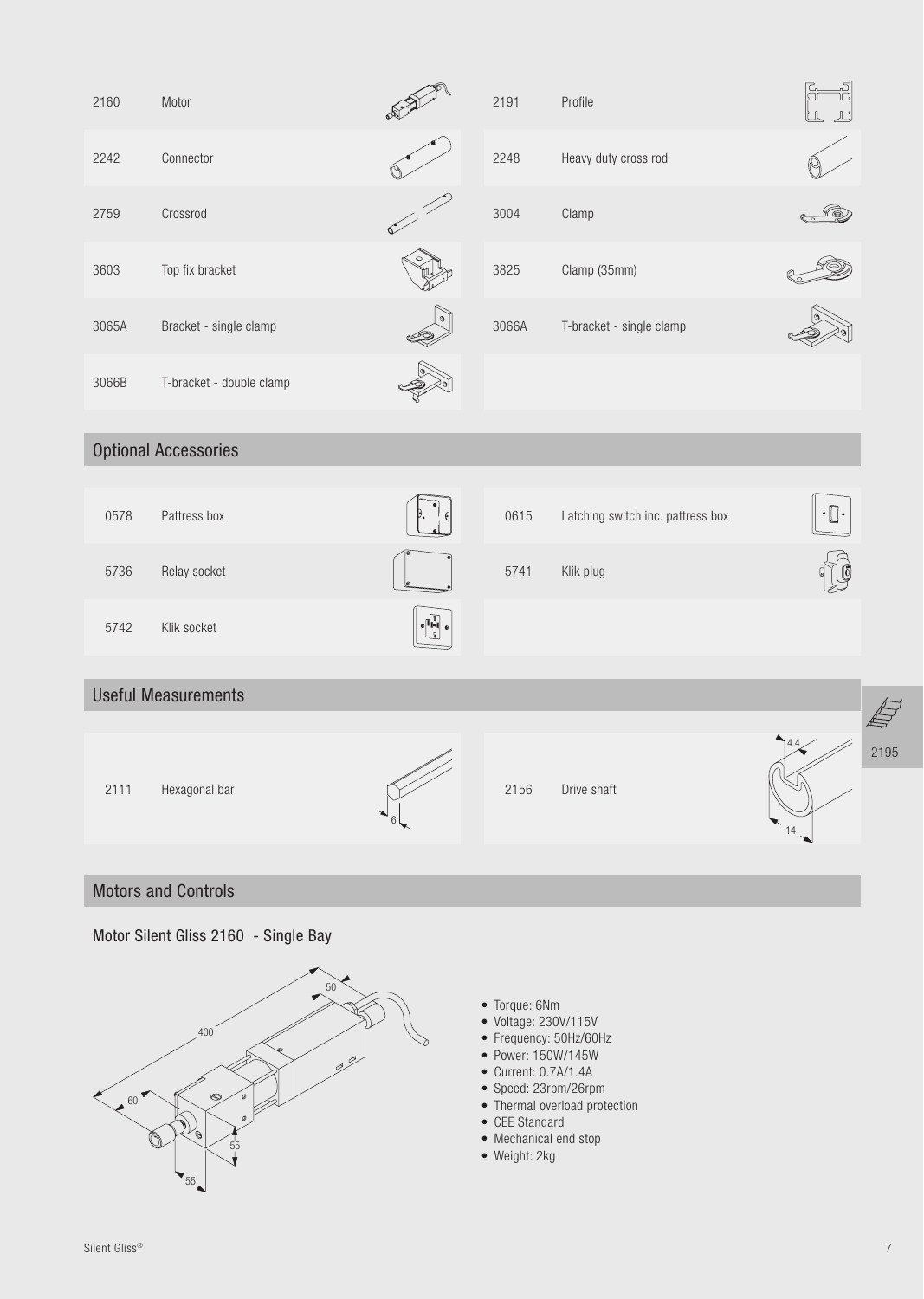- Note: Drawing as per 2160 above except that overall length is 375mm (instead of 400mm)
- Torque: 10Nm
- Voltage: 230V
- Frequency: 50Hz
- Power: 120W
- Current: 0.53A
- Speed: 26rpm
- Thermal overload protection
- CEE Standard
- Mechanical end stop
- Weight: 1.8kg

The Silent Gliss 2160 motor is an interference-free motor, designed to offer top performance in regard to strength and reliability. The entire motor is integrated into the profile cover.

## Operating Methods - Single and Multiple Bays

Operation via fixed switch (single system)



A: 230V/115V All cabling between switch and motor is to be  $3$  core + earth

2195

Operation via fixed switch (multiple systems)



A: 230V/115V R: Relay All cabling between switch and motor is to be  $3$  core + earth

Operation with radio controls systems 9940/0450



System can be combined with Radio Remote Control Systems Silent Gliss 9940/0450. For further details, please refer to catalogue section "Motors & Controls".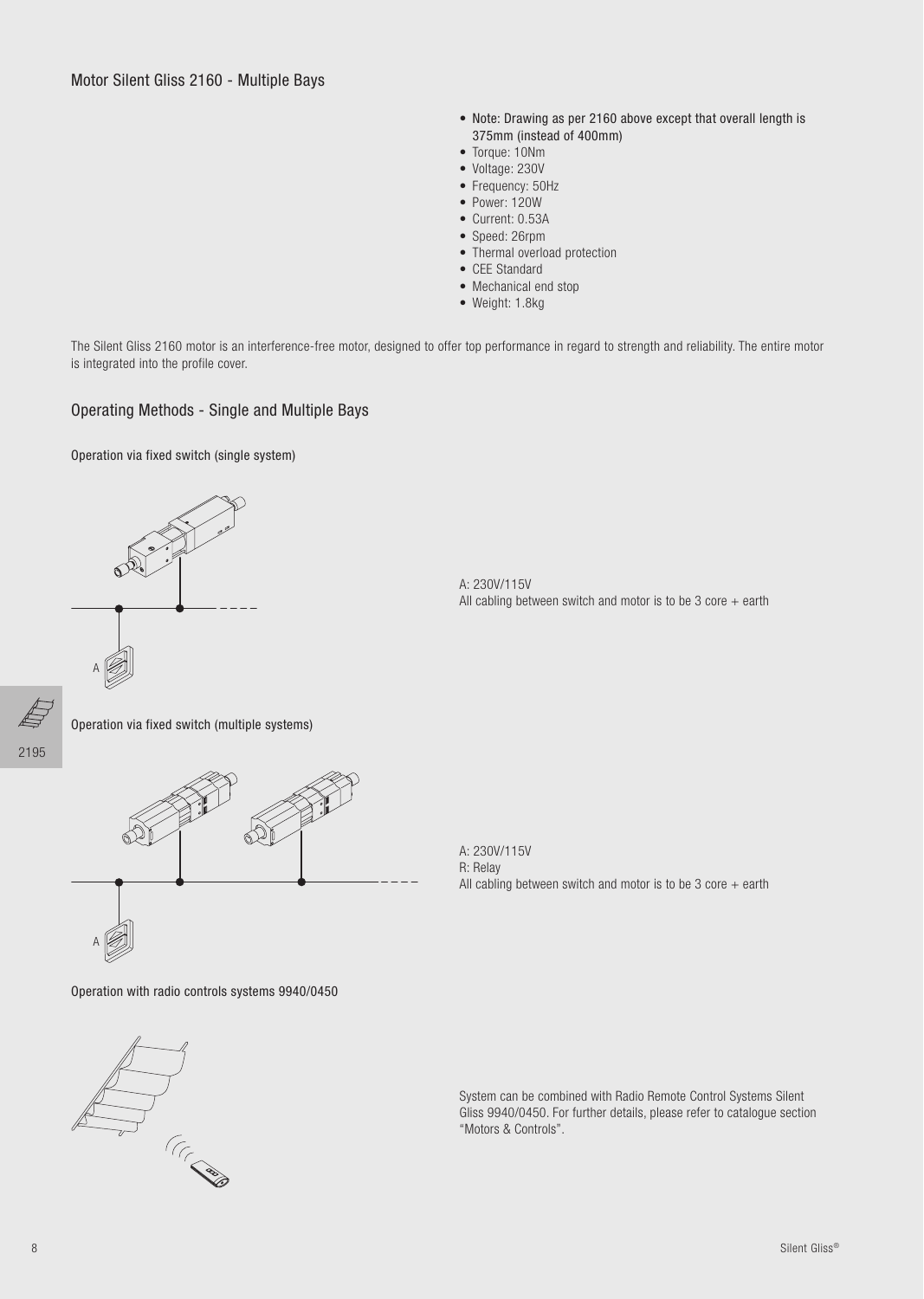# Wiring and Connections

Important: Wiring diagrams are available on the Silent Gliss website www.silentgliss.co.uk (password required). Please contact Silent Gliss for information on access.

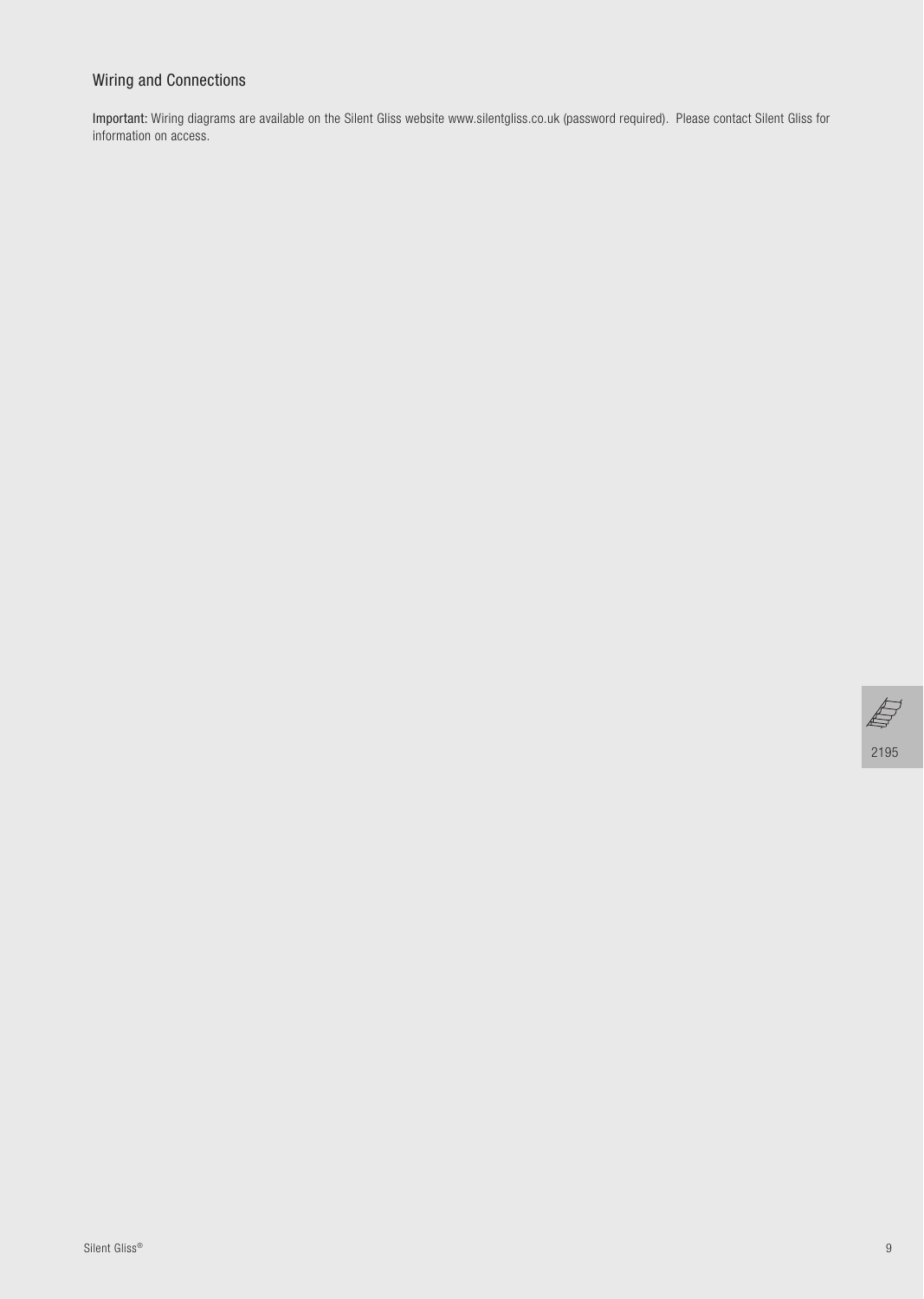# Motorised Skylight Shading System

# Silent Gliss® 8600



## **Product Information**

- Wire guided tension roller blind
- Electrically operated and fully retractable
- For sloping and horizontal glazing applications
- Suitable for applications between 0° and 360°
- Specially selected fabrics available
- Aluminium parts powder coated white as standard
- Fasteners and cables in corrosion resistant stainless steel
- Can be combined with Radio Remote Control System Silent Gliss 9940/0450

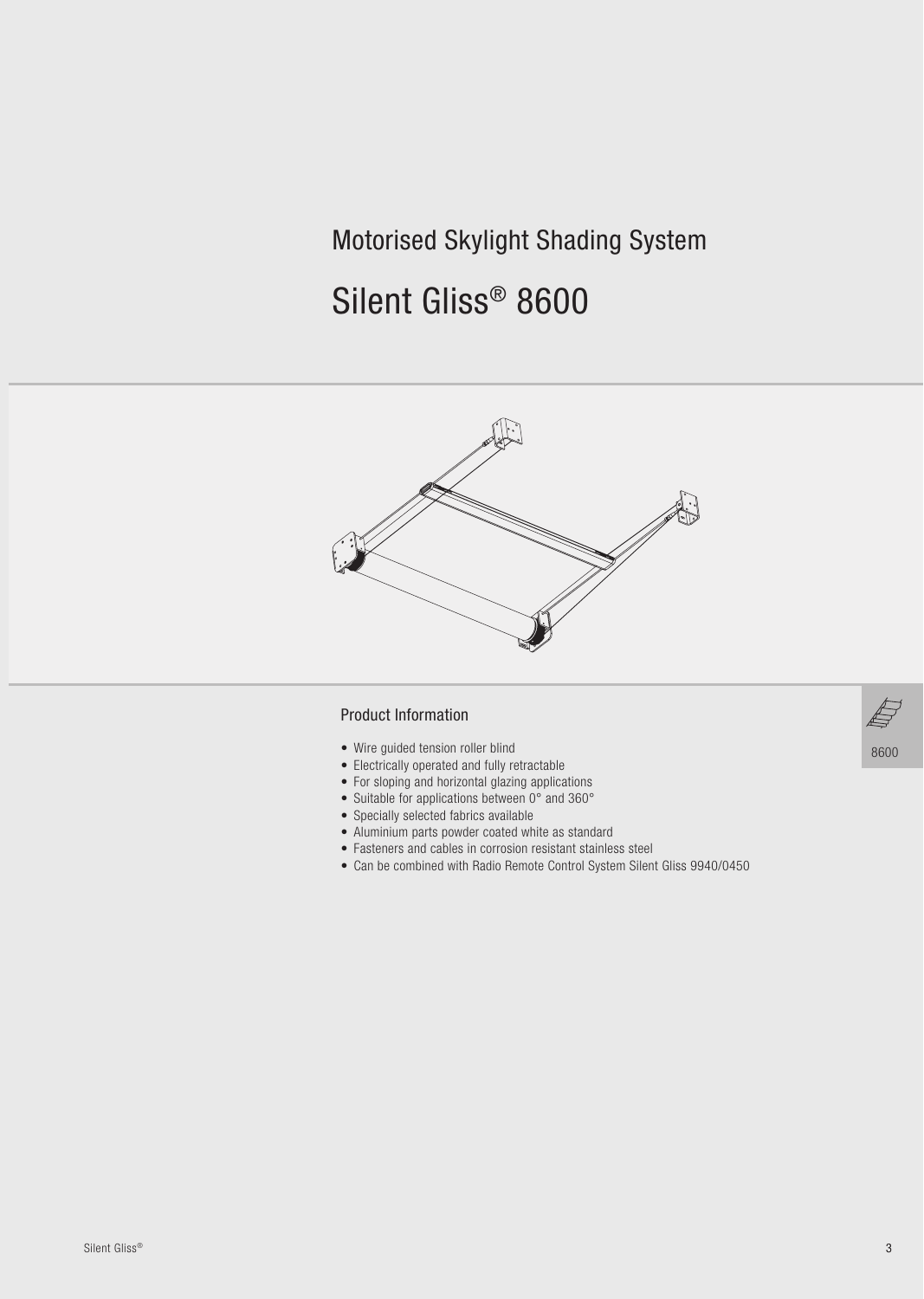# Profile and Specification Information

## Headrail



8601

## Bottom bar



#### Specification Information - download from Silent Gliss Extranet

8600 electrically operated tension roller blind skylight system ready assembled with motor. Complete with tension cables, return brackets, with fabric ........... Quantity.........., width..........mm x drop..........mm. Wall/ceiling fixing brackets.

## **Measuring and Planning**

## How to measure





- A: System length
- B: System width
- C: Fabric width (B 145mm)

Pulling force per bracket: typical 100kg tensile load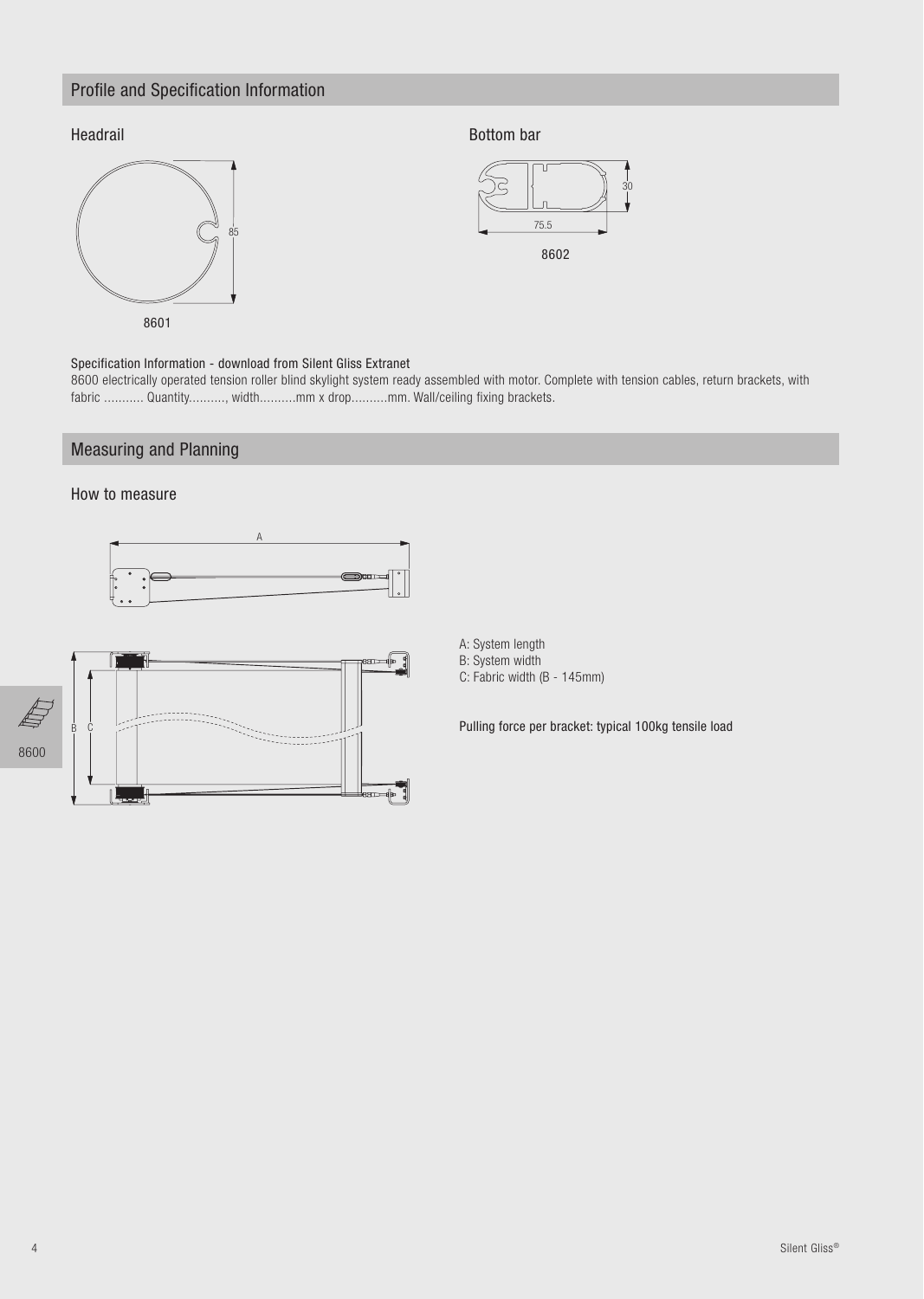System orientation

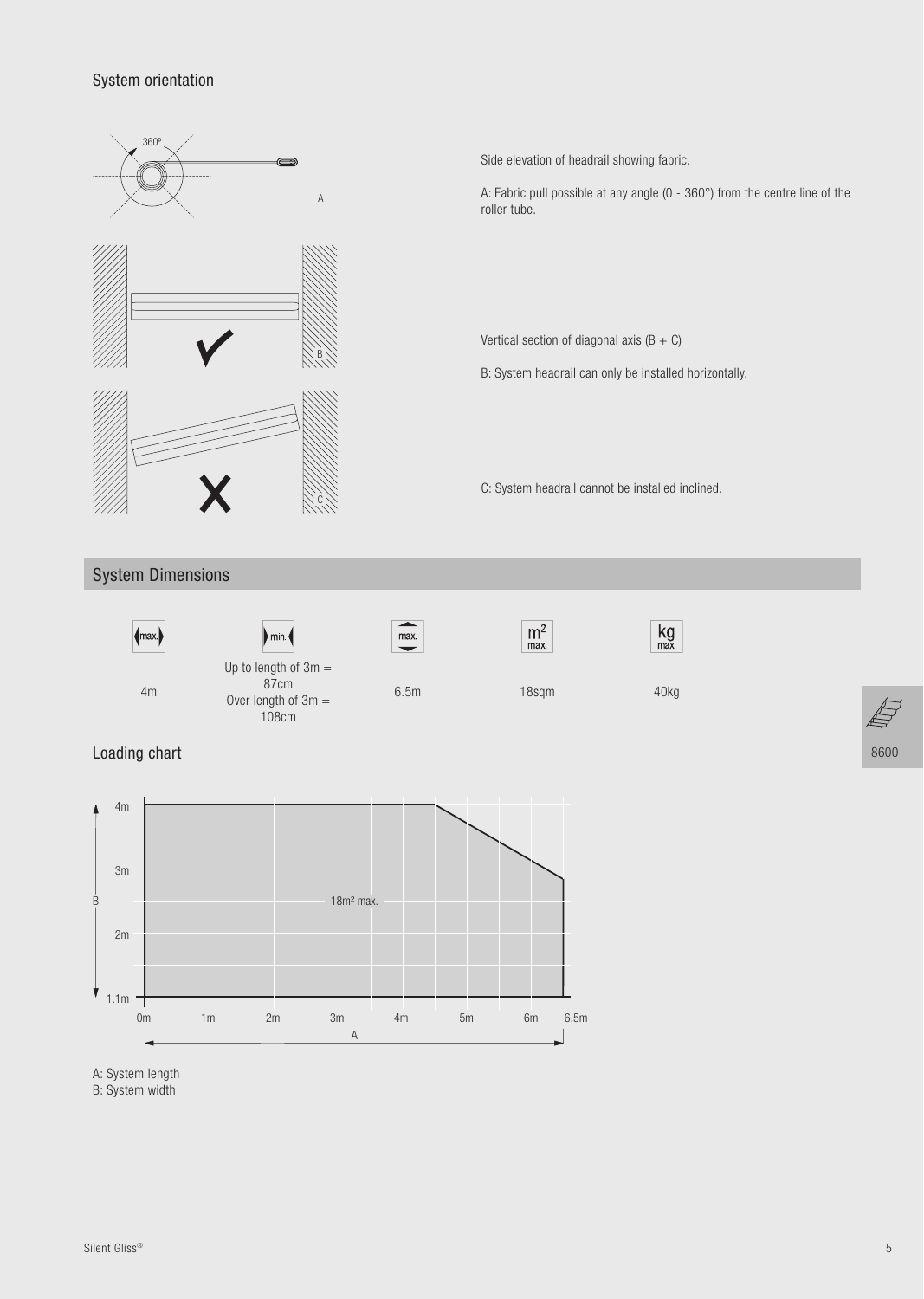# **System Options**

# Multiple systems



Each system requires its own motor.

# **Fitting Information**

Ceiling fix



A: System length<br>B: System width<br>C: Fabric width (B - 145mm)

Note: ceiling fix return pulley requires 50mm back clearance.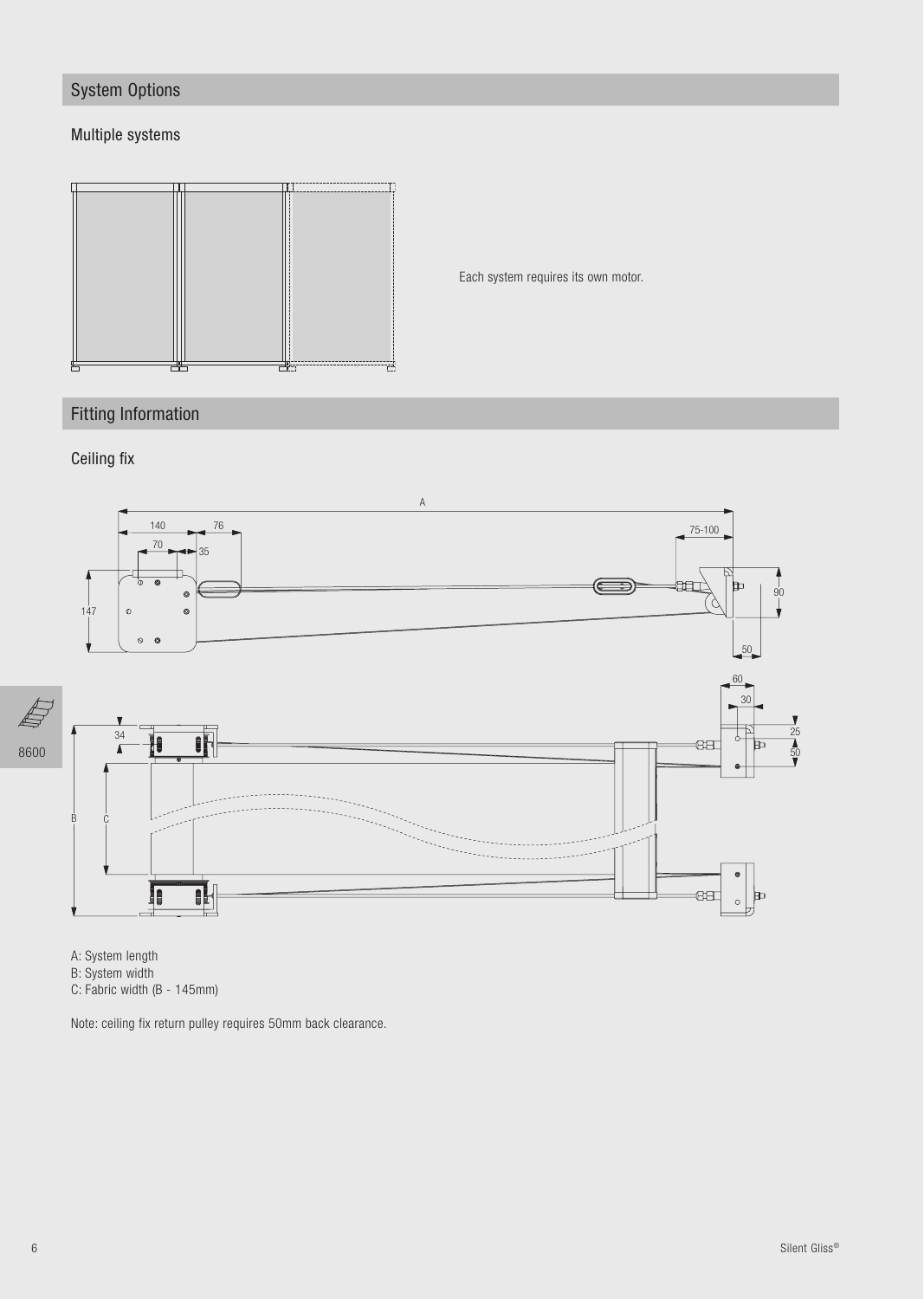

A: System length<br>B: System width<br>C: Fabric width (B - 145mm)

# **Standard Accessories**

| 0766 | In-line connector (complete/no lead)              |    | 8601 | Profile                      |      |
|------|---------------------------------------------------|----|------|------------------------------|------|
| 8602 | Profile                                           |    | 8603 | Spring set short             | 8600 |
| 8604 | Spring set long                                   |    | 8605 | Motor set                    |      |
| 8606 | Roller bracket ceiling left                       |    | 8607 | Roller bracket ceiling right |      |
| 8608 | Pulley bracket ceiling left                       | C. | 8609 | Pulley bracket ceiling right |      |
| 8611 | Roller bracket wall left                          |    | 8612 | Roller bracket wall right    |      |
| 8613 | Pulley bracket wall left or right<br>(reversible) |    | 8614 | Bottom bar pulley set        |      |
| 8615 | Bottom bar end cap set                            |    | 8616 | Wire guide set               |      |
| 8617 | Fabric insert (5mm)                               |    | 8618 | Fabric insert (6mm)          |      |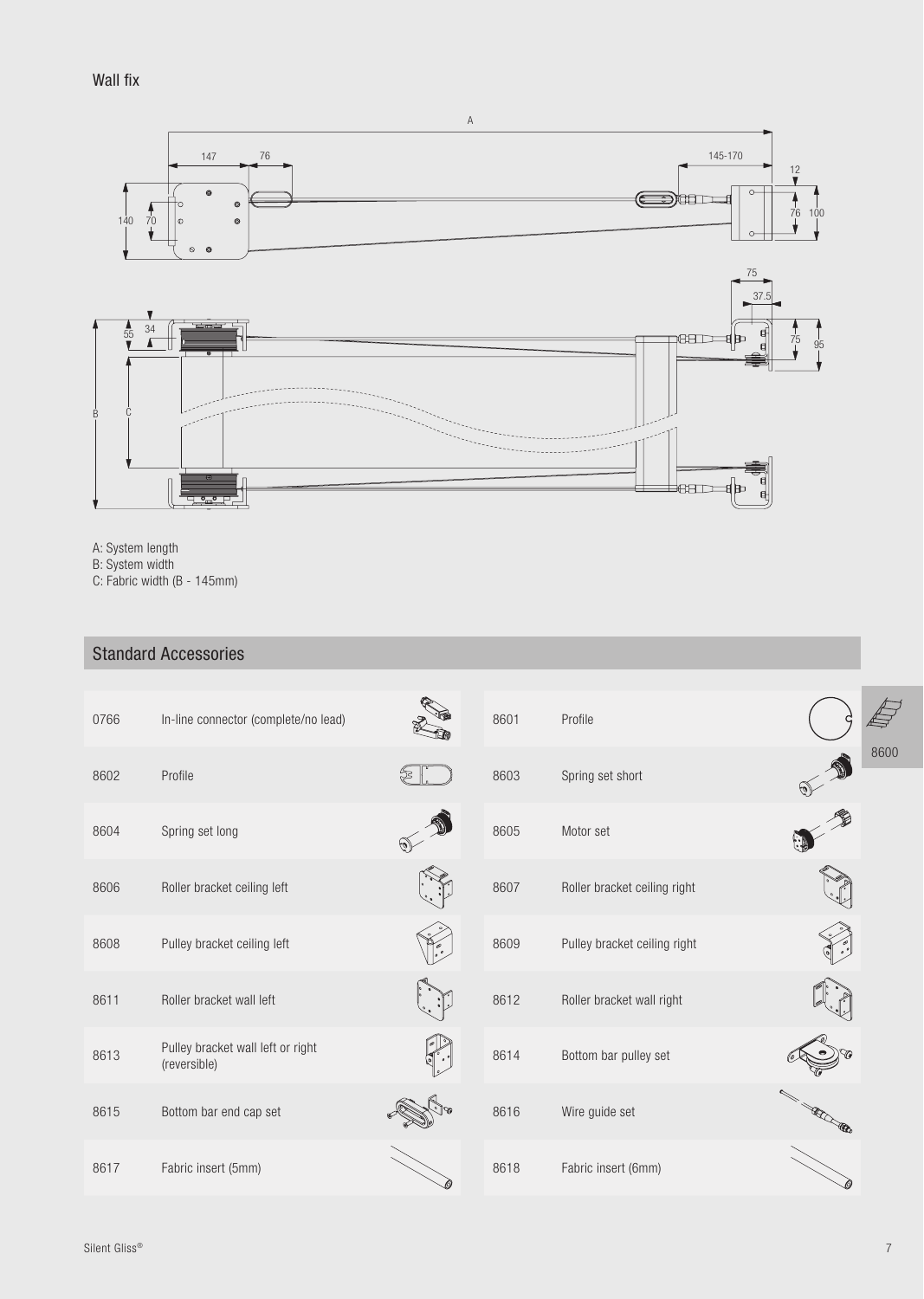



- $54$
- 
- Frequency: 60Hz / 50Hz • Power: 130W / 140W
- Current: 1.1A / 0.65A
- Speed: 18rpm / 17rpm
- Speed of travel: 7.5 cm per second
- Thermal overload protection
- Mechanical end stop

The Silent Gliss 8605 motor is an interference-free motor, designed to offer top performance in regard to strength and reliability. The entire motor is integrated in the tube. The motor will be supplied with 2.5m cable (white) with plug.

8600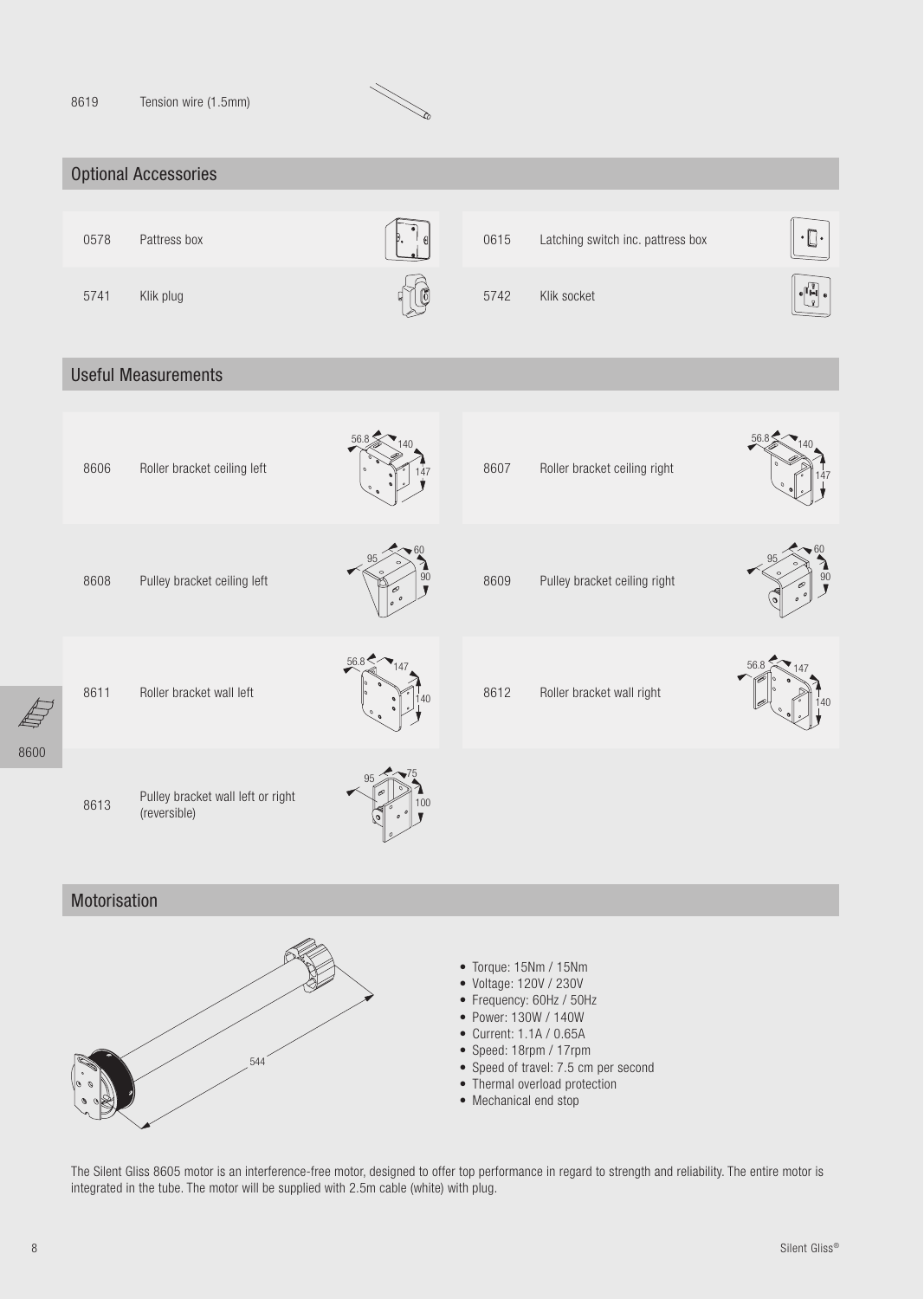## **Operating Methods**

**Fixed Wall Switch** 



Relays (5736) must be used if multiple systems are connected in parallel.

When using the Fixed Switch control for multiple blinds, when operating simultaneously the blinds may not necessarily stop at precisely the same intermediate point. Top and bottom levels can be preset in alignment.

If this is a requirement then we recommend using Radio Control Systems 9940/0450 with individual and simultaneous switching.

Radio Remote Control Systems Silent Gliss 9940/0450



System can be combined with Radio Remote Control Systems Silent Gliss 9940/0450 with minimum wiring. For further details, please refer to catalogue section "Motors & Controls".

## **Wiring and Connections**

Important: Wiring diagrams are available on the Silent Gliss website www.silentgliss.co.uk (password required). Please contact Silent Gliss for information on access.

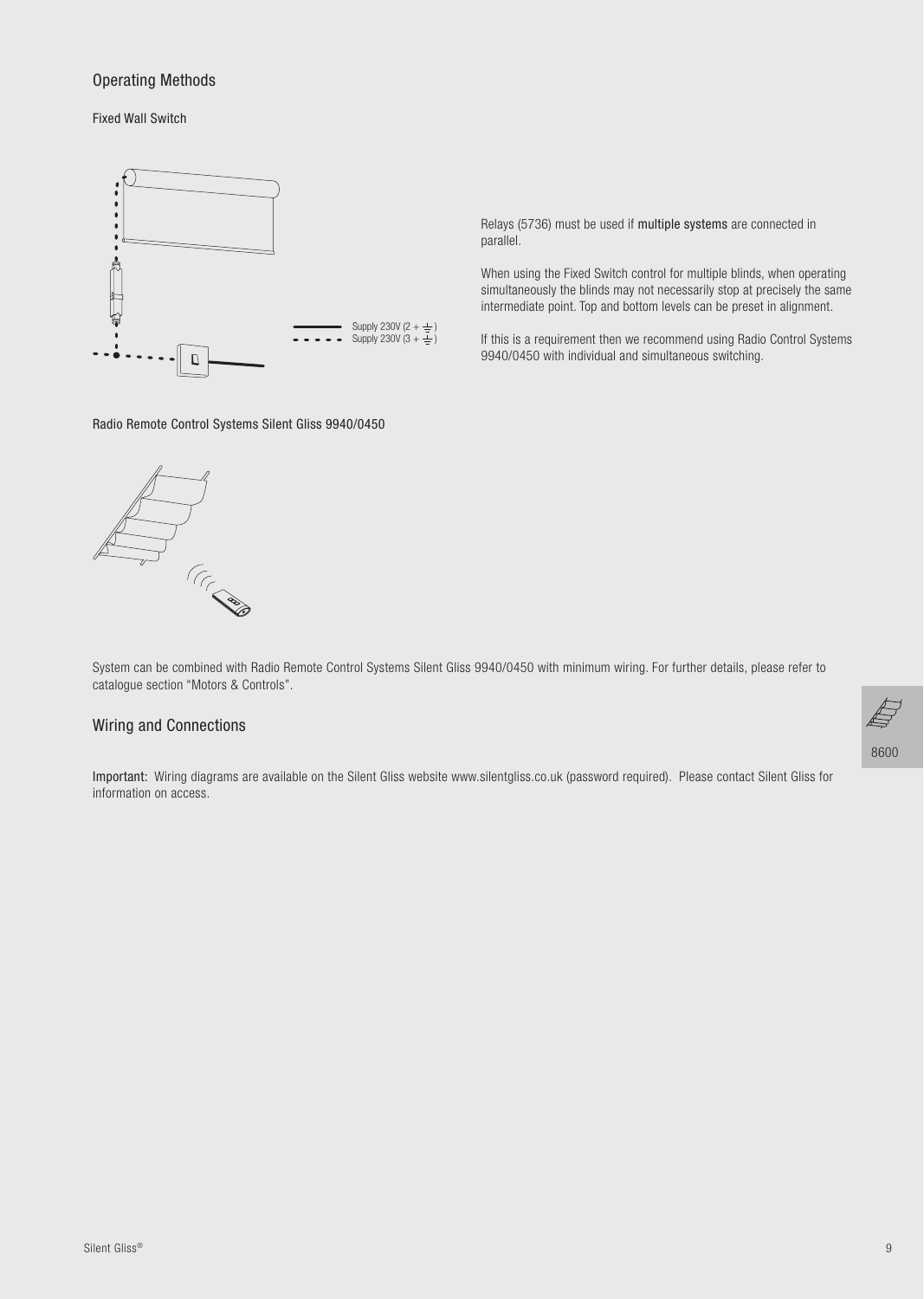# Motorised Skylight Shading System

# Silent Gliss® 8800



## **Product Information**

- A unique and technically advanced heavy duty glass roof shading system
- Panel tilting and retracting technique
- Suitable for applications up to 30° from horizontal
- Vertical positions of panels limits soiling and heat build up
- Specially defined fabrics available
- The system components are made from flame retardant and UV-resistant material
- Can be combined with Radio Remote Control System Silent Gliss 9940/0450

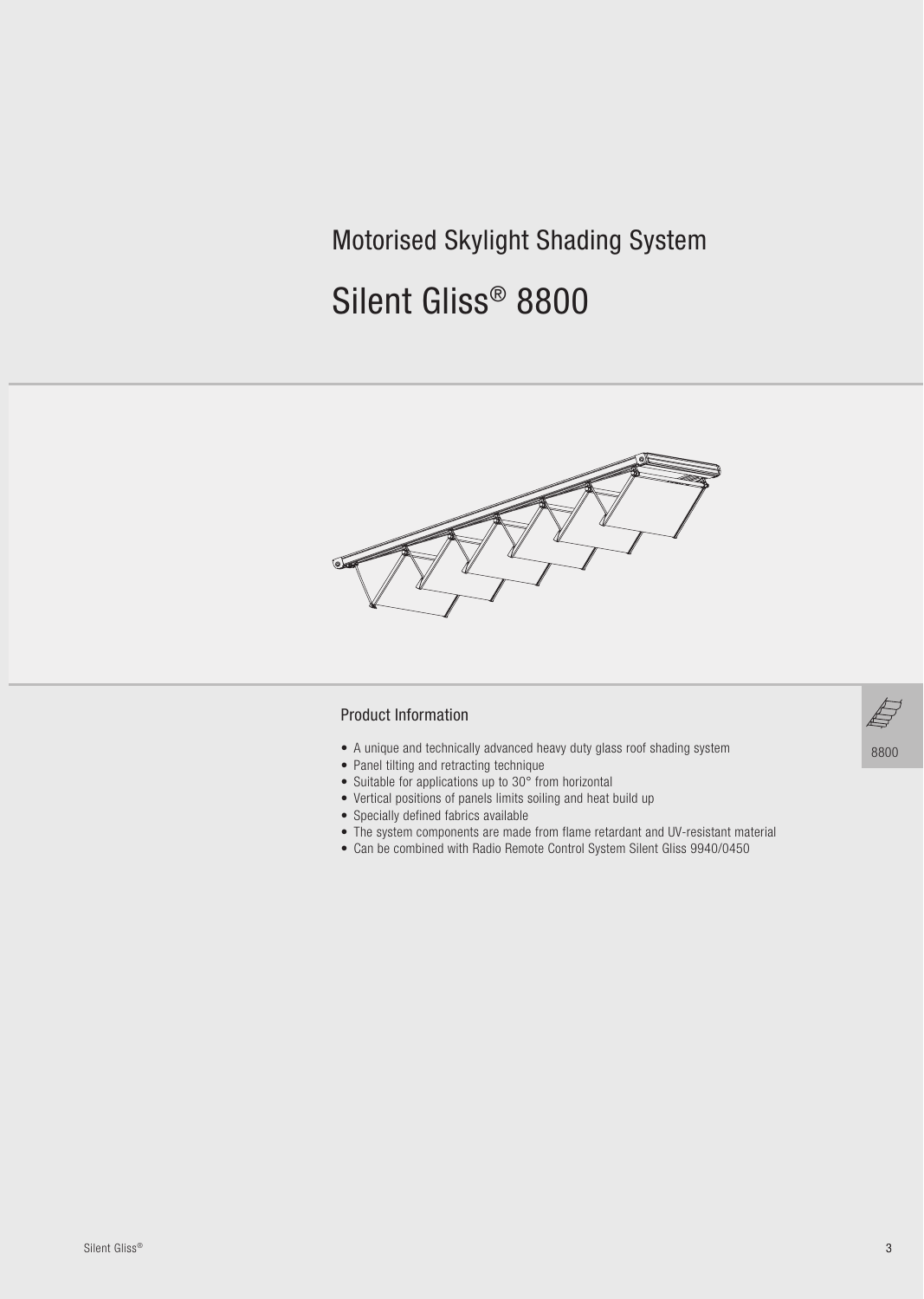## Profile, Bending and Specification Information

## **Main Carrier Profile**

Profile 2151 for motor cover



## Specification Information - download from Silent Gliss website www.silentgliss.co.uk

8800 electrically operated tilting panel skylight system ready assembled with motor enclosed headbox 2151 complete with drive shafts, side guide channels and panels for blinds. Side guide channels to be fixed at 60-80cm centres and headbox to be fixed with 3004 clamps and screw fix through headbox 2151. ...... off......wide x .......drop (girth) guide channels, side channels with fabric panels ....... wide x 36cm drop suspended from system at 32cm intervals.

## **Measuring and Planning**

#### How to measure



Sides must always be parallel

- A: System length
- B: System width
- C: Panel width
- D: Total system height is always 52cm
- E: Fabric panel drop 36cm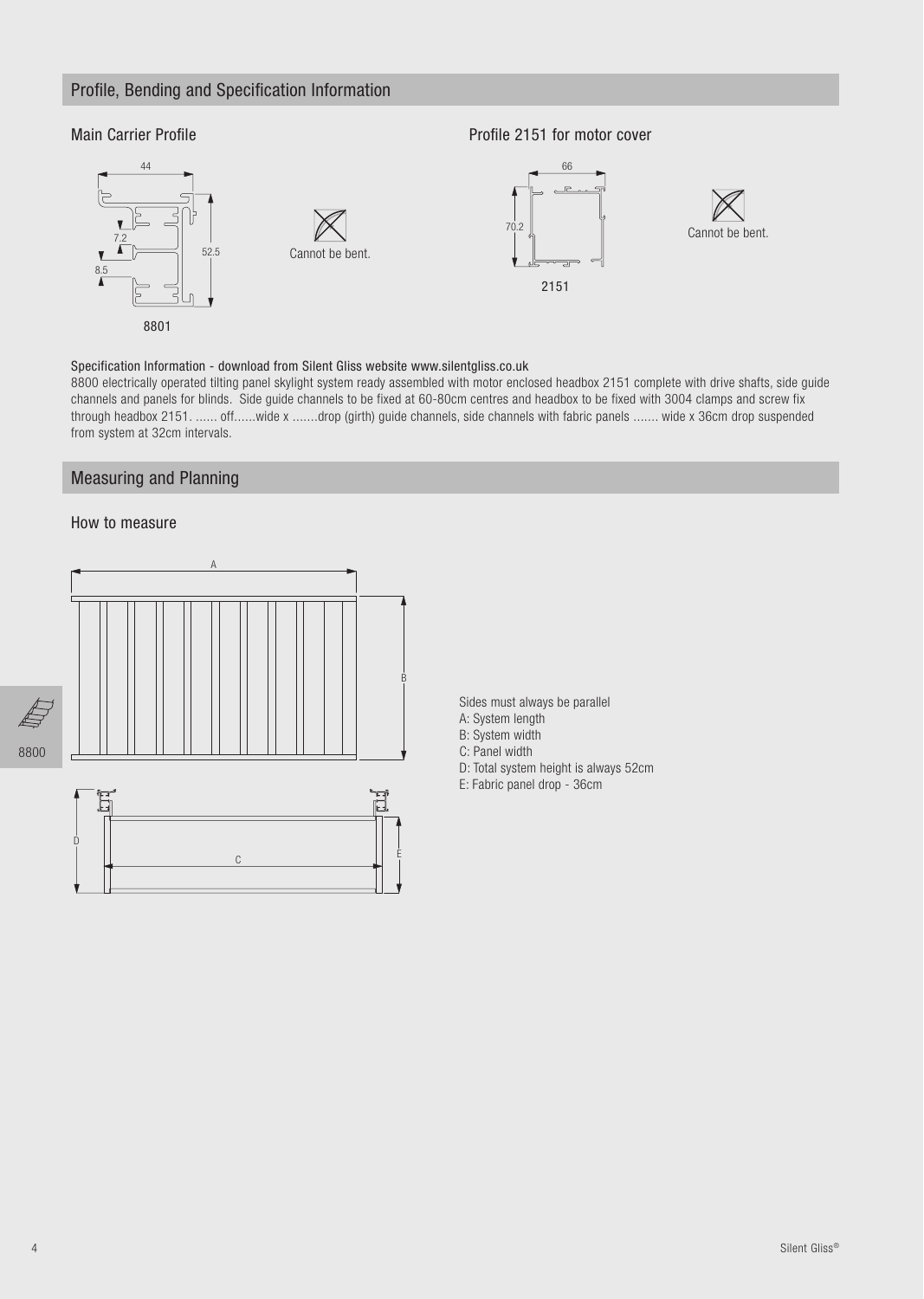



| А | 4 <sub>m</sub> | 6m   | 8 <sub>m</sub> | 10 <sub>m</sub>   | 12m          |
|---|----------------|------|----------------|-------------------|--------------|
| B | 43cm           | 65cm | 88cm           | 114 <sub>cm</sub> | <b>136cm</b> |
|   |                |      |                |                   |              |



Orientation of the System

In order to optimize glare and light control, special attention has to be given to the position of the system to the sun throughout the day.

It is important to consider that the panels always tilt towards the stack.

Due to the number of possible variables when planning this system it is important that advice is sought from a Silent Gliss trained technician.

#### Motor Positioning

With sloping systems, the motor is always positioned at the highest point of the system.

#### **Stack Sizes**

Stack sizes are variable: As the length (A) increases, so does the stack  $(B)$ .

#### Tilting on a sloping system

Suitable for applications up to 30° from horizontal. The maximum tilting of the panel from its vertical position is 85°.

# 8800

## **System and Panel Dimensions**





max. 36sqm



12m (0° inclination) 7m (30° inclination)





67kg

Max panels: 36

## Maximum system measures

| Inclination | $0^{\circ}$     | 15 <sup>o</sup> | 30 <sup>o</sup> |  |
|-------------|-----------------|-----------------|-----------------|--|
| Width       | 3m              | 3 <sub>m</sub>  | 3 <sub>m</sub>  |  |
| Length      | 12 <sub>m</sub> | 10 <sub>m</sub> | 7 <sub>m</sub>  |  |
| height      | 0.52m           | 0.52m           | 0.52m           |  |

The maximum dimensions of the system and panels depend from the degree of inclination. The angle of the system will affect the maximum dimension.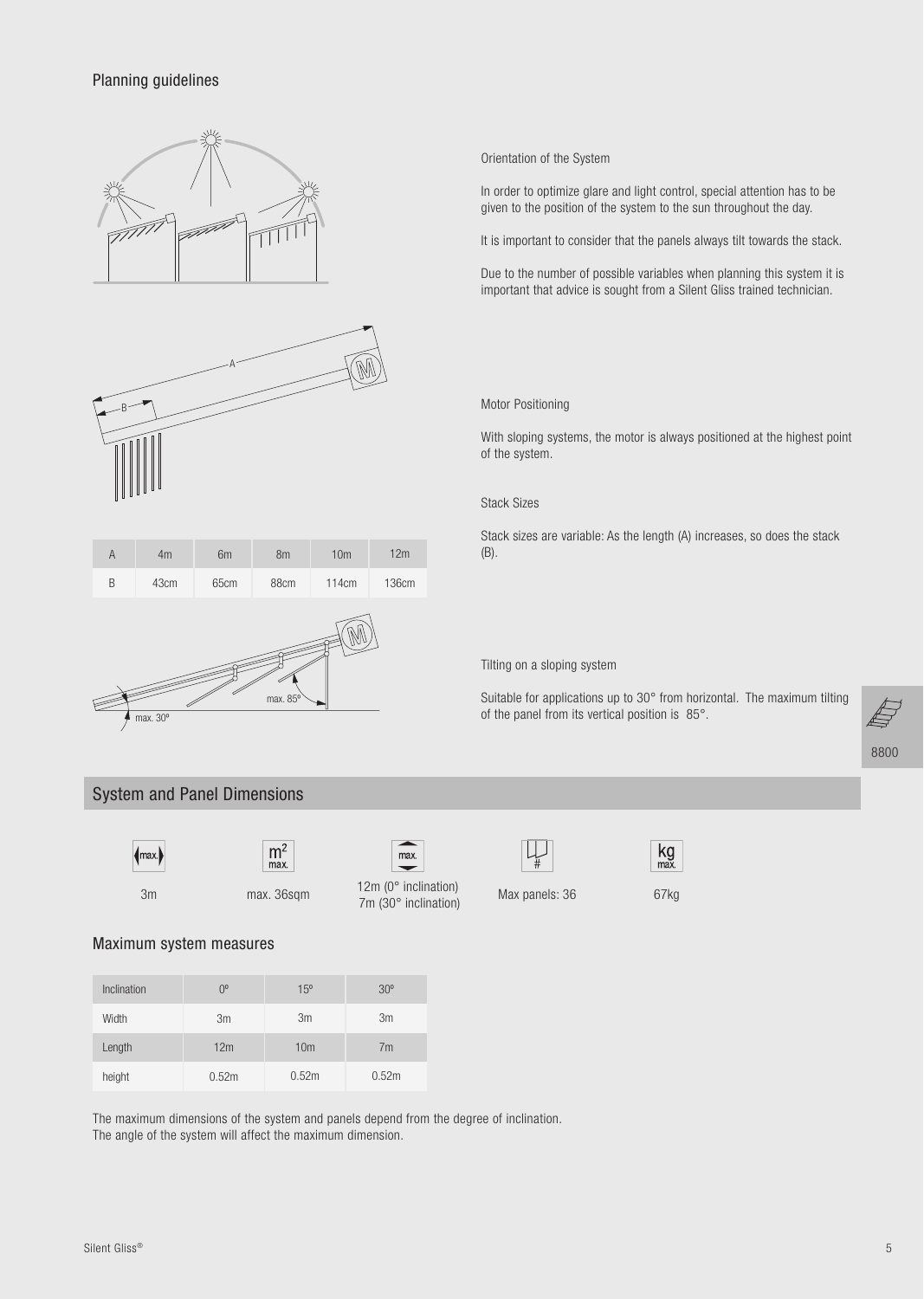## Panel measurements (fabric)

The height of the fabric panels is always 36cm.

## **System Options**

Multiple systems



With intermediate bracket 8855 parallel fixing of multiple systems is possible. This allows shading of unlimited glazed areas.

However each system requires its own motor.

# **Fitting Information**

## **Bracket positioning**



This diagram illustrates the likely positioning of brackets.

It is likely that customised brackets will be required with this system.

8800

Fitting of motor and covering of motor gap



Customised cover panels may be required at either end of the system.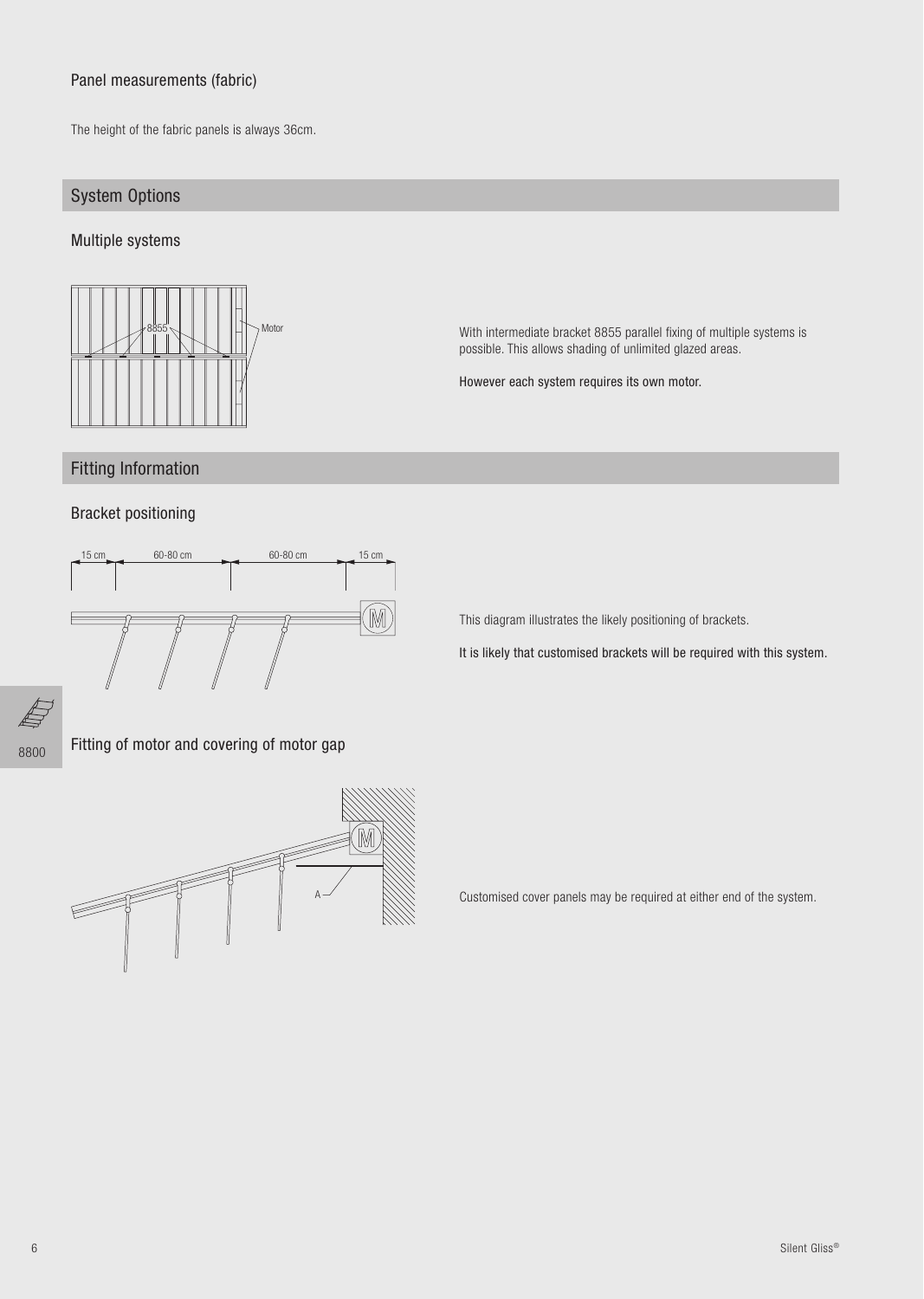

Due to technical reasons there will be a light gap (y) on the front side of the system. The size of the gap depends on the length of the system (x). If required, this gap can be hidden with a special faceplate (fitting on site).

## Securing the clamp



A: Clamps 3044 require fixing with a small screw for maximum security.



**Fitting Options** 

Ceiling fix with clamp 3044 (single system)



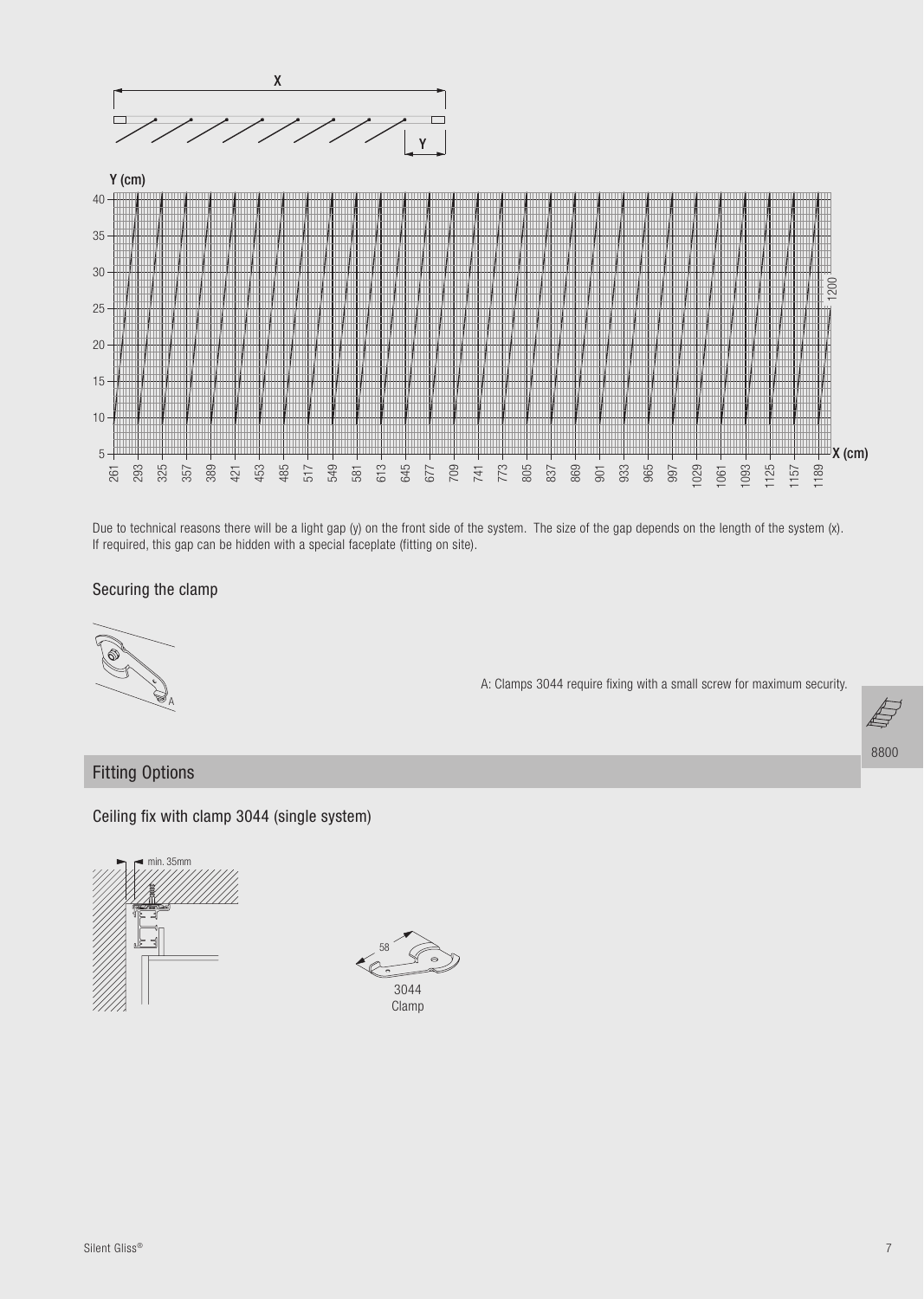## Wall fix with clamp 3044



Clamp 3044 requires additional fixing with a small screw for maximum security.

## Parallel ceiling fix with Intermediate support combination 8855 and clamp 3044 (multiple systems)



79  $50 \times 100$ 8855 Intermediate support bracket

# Standard Accessories

8861 Distance plate

| 8800 | 0766 | In-line connector (complete/no lead) |                                                                                                                                             | 1003 | Profile                           |                    |
|------|------|--------------------------------------|---------------------------------------------------------------------------------------------------------------------------------------------|------|-----------------------------------|--------------------|
|      | 2151 | Profile                              |                                                                                                                                             | 2242 | Connector                         |                    |
|      | 3014 | Endcover (22.4mm)                    |                                                                                                                                             | 3044 | Clamp                             |                    |
|      | 8801 | Profile                              |                                                                                                                                             | 8834 | Wedge                             |                    |
|      | 8837 | Panel guide                          |                                                                                                                                             | 8840 | Tensioner comb.                   |                    |
|      |      |                                      |                                                                                                                                             |      |                                   |                    |
|      |      | <b>Optional Accessories</b>          |                                                                                                                                             |      |                                   |                    |
|      |      |                                      |                                                                                                                                             |      |                                   |                    |
|      | 0578 | Pattress box                         |                                                                                                                                             | 0615 | Latching switch inc. pattress box | $\cdot \Box \cdot$ |
|      | 5736 | Relay socket                         |                                                                                                                                             | 5741 | Klik plug                         |                    |
|      | 5742 | Klik socket                          | $\begin{bmatrix} \begin{matrix} 0 \\ 0 \end{matrix} \end{bmatrix} \begin{bmatrix} \begin{matrix} 0 \\ 0 \end{matrix} \end{bmatrix}$<br>. ଜା | 8855 | Intermediate support bracket      |                    |

3ILENTæ'LISS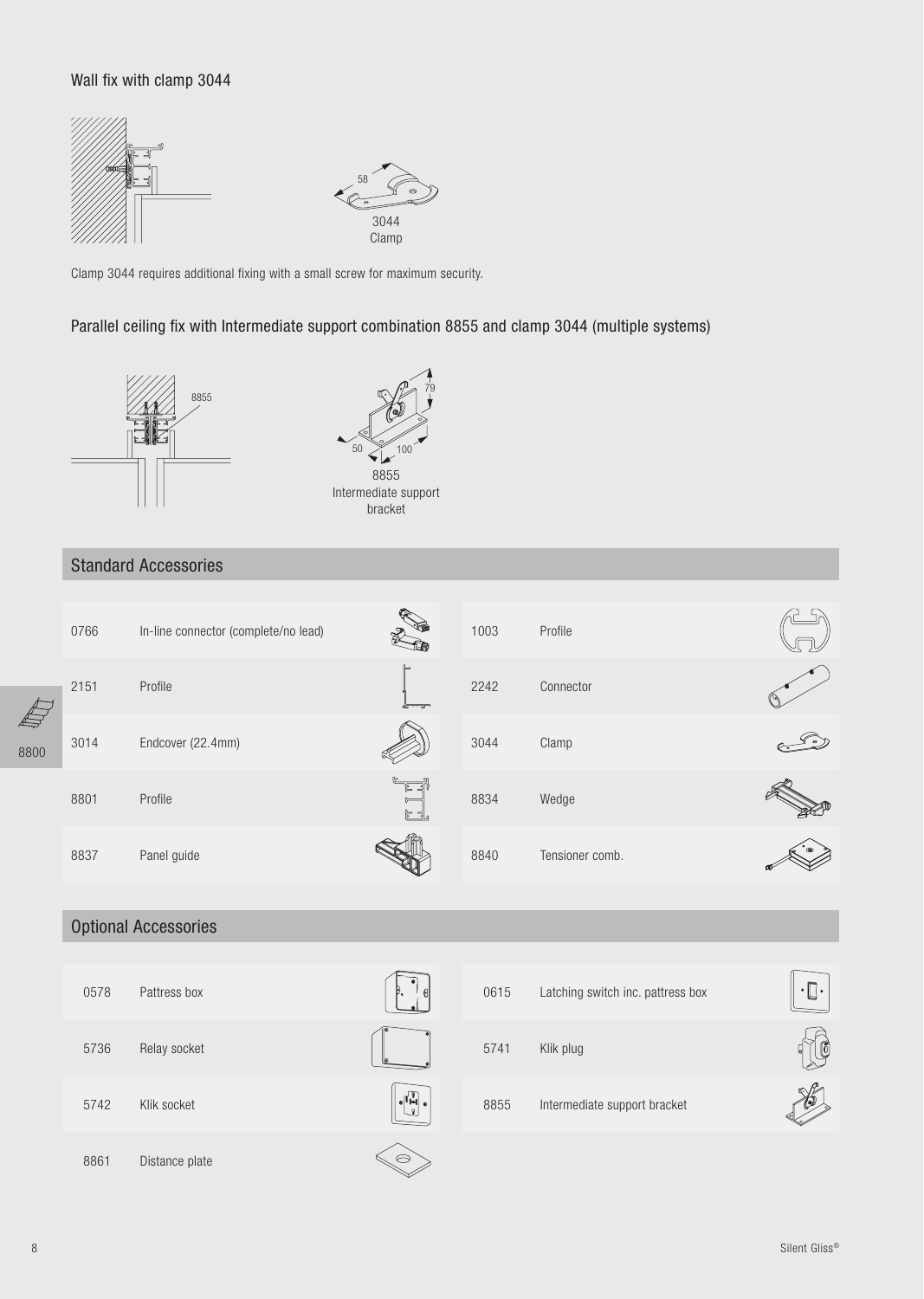## **Useful Measurements**

8855 Intermediate support bracket



## Motorisation

## Motor Silent Gliss 9009



- $\bullet$  Torque: 12Nm / 10Nm
- Voltage: 120V / 230V
- Frequency: 60Hz / 50Hz
- Power: 150W / 150W
- Current: 1.35A / 0.66A
- Speed: 30rpm / 35rpm
- Thermal overload protection
- Mechanical end stop

The Silent Gliss 9009 motor is an interference-free motor, designed to offer top performance in regard to strength and reliability. The entire motor is integrated in the profile.

## **Operating Methods**

Operation via fixed switch (single system)



A: Switch and 120/230V supply All cabling between switch and motor is to be  $3$  core + earth